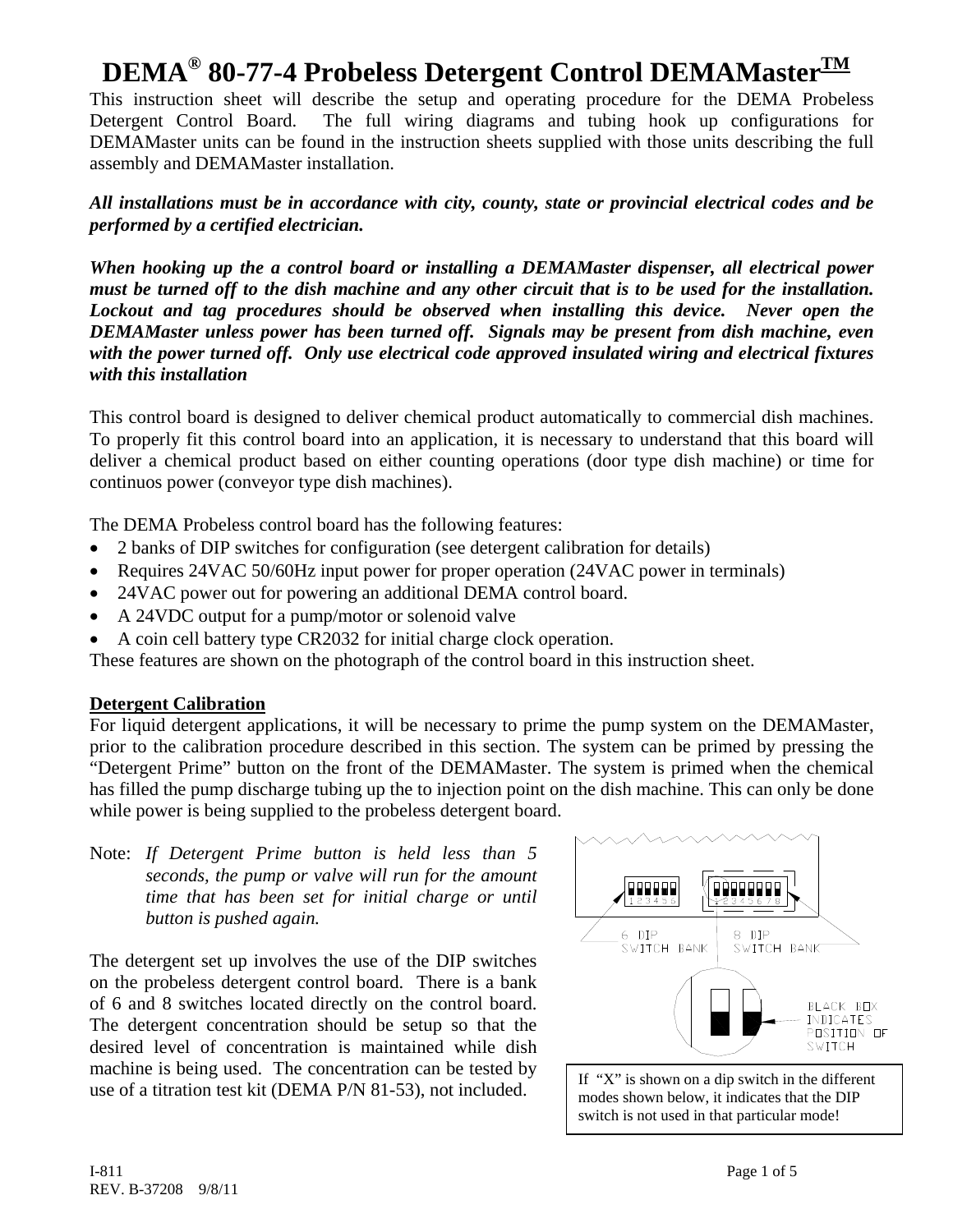# **DEMA<sup>®</sup> 80-77-4 Probeless Detergent Control DEMAMaster**<sup>TM</sup><br>Door or Conveyor mode: 6 DIP Switch Bank, Switch 1

1. **Door or Conveyor mode:** 





2. **Initial Charge Time:** Sets the amount of Initial Charge based on time. See switch diagrams below for the DIP switch configuration.

| 0             | <b>BABB</b> N N<br>2 3 4 5 6 7 8                                                                                     | 1 MIN 20 SEC | <b>HALL</b> A A A<br>$\frac{1}{2}$ $\frac{1}{3}$ $\frac{1}{4}$ $\frac{1}{5}$ $\frac{1}{6}$ $\frac{1}{7}$ $\frac{1}{8}$      |
|---------------|----------------------------------------------------------------------------------------------------------------------|--------------|-----------------------------------------------------------------------------------------------------------------------------|
| 5 SEC         | <b>BRASSE</b><br>1 2 3 4 5 6 7 8                                                                                     | 1 MIN 25 SEC | 8999800<br>1 2 3 4 5 6 7 8                                                                                                  |
| <b>10 SEC</b> | 8989500<br>$1\ 2\ 3\ 4\ 5\ 6\ 7\ 8$                                                                                  | 1 MIN 30 SEC | HEHERRX<br>1 2 3 4 5 6 7 8                                                                                                  |
| 15 SEC        | HITIMAN<br>$\overline{2}$ $\overline{3}$ $\overline{4}$ $\overline{5}$ $\overline{6}$ $\overline{7}$ $\overline{8}$  | 1 MIN 35 SEC | $\begin{array}{c}\n 0 \\ 1 \\ 2 \\ 3 \\ 4 \\ 5 \\ 6 \\ 7\n \end{array}$                                                     |
| 20 SEC        | <b>NAMA</b><br>45<br>$1\ 2\ 3\ 4\ 5\ 6\ 7\ 8$                                                                        | 1 MIN 40 SEC | $\frac{1}{1}$ $\frac{1}{2}$ $\frac{1}{3}$ $\frac{1}{4}$ $\frac{1}{5}$ $\frac{1}{6}$ $\frac{1}{7}$ $\frac{1}{8}$             |
| 25 SEC        | PHPHEXXX<br>1 2 3 4 5 6 7 8                                                                                          | 1 MIN 45 SEC | PHPHPMAM<br>$1\overline{2}$ $\overline{3}$ $\overline{4}$ $\overline{5}$ $\overline{6}$ $\overline{7}$ $\overline{8}$       |
| <b>30 SEC</b> | 8888888<br>2345678                                                                                                   | 1 MIN 50 SEC | <b>BEBER</b> Ø<br>1 2 3 4 5 6 7 8                                                                                           |
| 35 SEC        | 8889900<br>1 2 3 4 5 6 7 8                                                                                           | 1 MIN 55 SEC | PEPPERRR<br>1 2 3 4 5 6 7 8                                                                                                 |
| <b>40 SEC</b> | HHHHMMM<br>$1\overline{2}$ $\overline{3}$ $\overline{4}$ $\overline{5}$ $\overline{6}$ $\overline{7}$ $\overline{8}$ | 2 MIN        | <b>HABLA</b> N<br>$1\overline{2}$ $\overline{3}$ $\overline{4}$ $\overline{5}$ $\overline{6}$ $\overline{7}$ $\overline{8}$ |
| 45 SEC        | PREPNAN<br>$3\overline{4}5\overline{6}78$<br>$\overline{2}$                                                          | 2 MIN 5 SEC  | $\frac{1}{2}$ $\frac{1}{2}$ $\frac{1}{3}$ $\frac{1}{4}$ $\frac{1}{5}$ $\frac{1}{6}$ $\frac{1}{7}$ $\frac{1}{8}$             |
| 50 SEC        | PHPHANN<br>1 2 3 4 5 6 7 8                                                                                           | 2 MIN 10 SEC | HEHERRX<br>1 2 3 4 5 6 7 8                                                                                                  |
| 55 SEC        | 8898888<br>$1\ 2\ 3\ 4\ 5\ 6\ 7\ 8$                                                                                  | 2 MIN 15 SEC | $\begin{array}{ c c c c }\n\hline\n1 & 2 & 3 & 4 & 5 & 6 & 7 & 8\n\end{array}$                                              |
| 1 MIN         | <b>NAPABAR</b><br>1 2 3 4 5 6 7 8                                                                                    | 2 MIN 20 SEC | <b>BEBER</b> ¤¤<br>2 3 4 5 6 7 8                                                                                            |
| 1 MIN 5 SEC   | PLPDBØØ<br>1 2 3 4 5 6 7 8                                                                                           | 2 MIN 25 SEC | $\frac{1}{1}$ $\frac{1}{2}$ $\frac{1}{3}$ $\frac{1}{4}$ $\frac{1}{5}$ $\frac{1}{6}$ $\frac{1}{7}$ $\frac{1}{8}$             |
| 1 MIN 10 SEC  | $\frac{1}{1}$                                                                                                        | 2 MIN 30 SEC | $\frac{1}{1}$ $\frac{1}{2}$ $\frac{1}{3}$ $\frac{1}{4}$ $\frac{1}{5}$ $\frac{1}{6}$ $\frac{1}{7}$ $\frac{1}{8}$             |
| 1 MIN 15 SEC  | HUUUNXX<br>1 2 3 4 5 6 7 8                                                                                           | 2 MIN 35 SEC | 8888888<br>1 2 3 4 5 6 7 8                                                                                                  |

### 3A. **Dead Cycle Count** – **Door Mode Only**

Sets the amount of wash cycles (door operations) that will take place before a recharge will occur. See table below for DIP switch configuration.

*Example: If the Dead Cycle Count is set to 3, there will be three wash cycles where no detergent*  will be added. On the 4<sup>th</sup> cycle a recharge will occur.

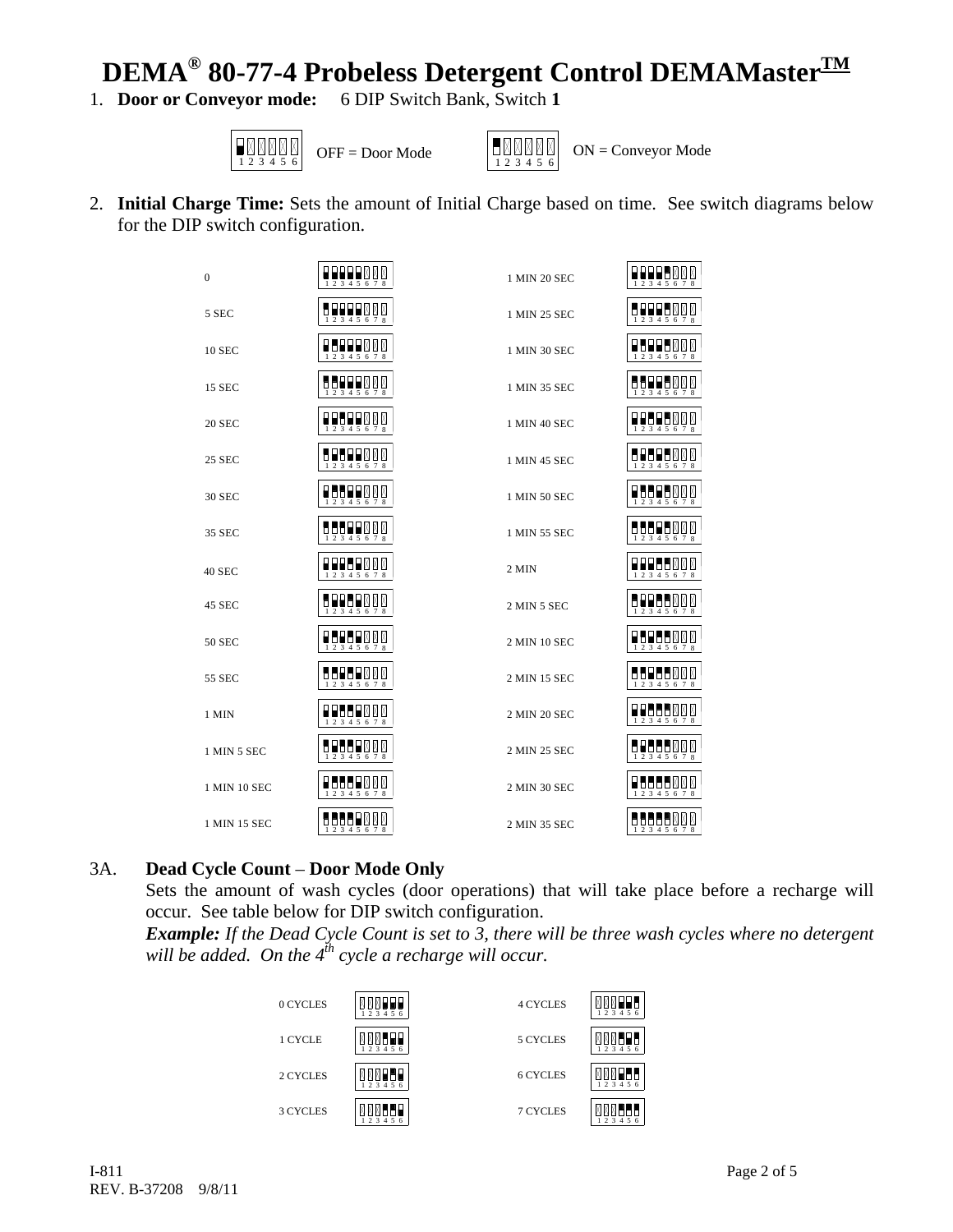### 3B. **Dwell Time Setting** – **Conveyor Mode Only**

Sets the amount of time between a charge and a recharge. See table below for DIP switch configuration. *Example: Dwell Time is set for 1 min 30 sec. After the probeless control supplies an initial charge or a recharge, 1 minute and 30 seconds must expire before the next recharge will occur.* 

| $\boldsymbol{0}$ | 899999<br>1 2 3 4 5 6                                                                                | 4 MIN        | <b>MARRIB</b><br>1 2 3 4 5 6                                                                 |
|------------------|------------------------------------------------------------------------------------------------------|--------------|----------------------------------------------------------------------------------------------|
| 15 SEC           | 89999<br>1 2 3 4 5 6                                                                                 | 4 MIN 15 SEC | $\begin{array}{c} 0 \\ 123456 \end{array}$                                                   |
| 30 SEC           | <b><i>MHLLL</i></b>                                                                                  | 4 MIN 30 SEC | 995<br>$\begin{array}{c} \n 0 \\ \hline\n 123456\n \end{array}$                              |
| 45 SEC           | $M$ <b>H</b> $\prod_{3}$ $M$ $5$ $6$                                                                 | 4 MIN 45 SEC | $M = 123456$                                                                                 |
| 1 MIN            | 1 2 3 4 5 6                                                                                          | 5 MIN        | 88<br>1 2 3 4 5 6                                                                            |
| 1 MIN 15 SEC     | $M = 123456$                                                                                         | 5 MIN 15 SEC | <b>MLLLLL</b><br>$1\overline{2}$ $\overline{3}$ $\overline{4}$ $\overline{5}$ $\overline{6}$ |
| 1 MIN 30 SEC     | $9 - 7$                                                                                              | 5 MIN 30 SEC | $N = 123456$                                                                                 |
| 1 MIN 45 SEC     | <b>MOOOLE</b><br>$\frac{1}{2}$ $\frac{1}{3}$ $\frac{1}{4}$ $\frac{1}{5}$ $\frac{1}{6}$               | 5 MIN 45 SEC | <b>MULLIL</b><br>1 2 3 4 5 6                                                                 |
| 2 MIN            | <b>MERLEH</b><br>$1\ 2\ 3\ 4\ 5\ 6$                                                                  | 6 MIN        | $N = 123456$                                                                                 |
| 2 MIN 15 SEC     | 0 B B B B B<br>1 2 3 4 5 6                                                                           | 6 MIN 15 SEC | <b>Maabaa</b><br>1 2 3 4 5 6                                                                 |
| 2 MIN 30 SEC     | 8886 B<br>1 2 3 4 5 6                                                                                | 6 MIN 30 SEC | $\frac{1}{2}$                                                                                |
| 2 MIN 45 SEC     | $M = 23456$                                                                                          | 6 MIN 45 SEC | M                                                                                            |
| 3 MIN            | 110<br>◨▮<br>1 2 3 4 5 6                                                                             | 7 MIN        | MHHH<br>66<br>1 2 3 4 5 6                                                                    |
| 3 MIN 15 SEC     | MLPLLP<br>1 2 3 4 5 6                                                                                | 7 MIN 15 SEC | $M = 1$                                                                                      |
| 3 MIN 30 SEC     | ХЕБЫН<br>$1\ 2\ 3\ 4\ 5\ 6$                                                                          | 7 MIN 30 SEC | $\frac{1}{2}$                                                                                |
| 3 MIN 45 SEC     | <b>MOOOOL</b><br>$\frac{1}{1}$ $\frac{1}{2}$ $\frac{1}{3}$ $\frac{1}{4}$ $\frac{1}{5}$ $\frac{1}{6}$ | 7 MIN 45 SEC | <b>MULLUL</b><br>1 2 3 4 5 6                                                                 |

4. **Recharge Time:** Sets the amount of time that the pump or valve will operate to replenish chemical product into the dish/cleaning machine wash tank. See diagrams below for DIP switch configuration.

| 1 SEC | <b>NNNNNH</b><br>2 3 4 5 6 7 8     | 5 SEC | MMMMM<br>1 2 3 4 5 6 7 8 |
|-------|------------------------------------|-------|--------------------------|
| 2 SEC | MMMMWHH<br>2 3 4 5 6 7 8           | 6 SEC | MMMM<br>1 2 3 4 5 6 7 8  |
| 3 SEC | <b>MAMMAFLE</b><br>1 2 3 4 5 6 7 8 | 7 SEC | 18<br>1 2 3 4 5 6 7 8    |
| 4 SEC | 'MMLLP<br>. M M<br>2 3 4 5 6 7 8   | 8 SEC | 1 2 3 4 5 6 7 8          |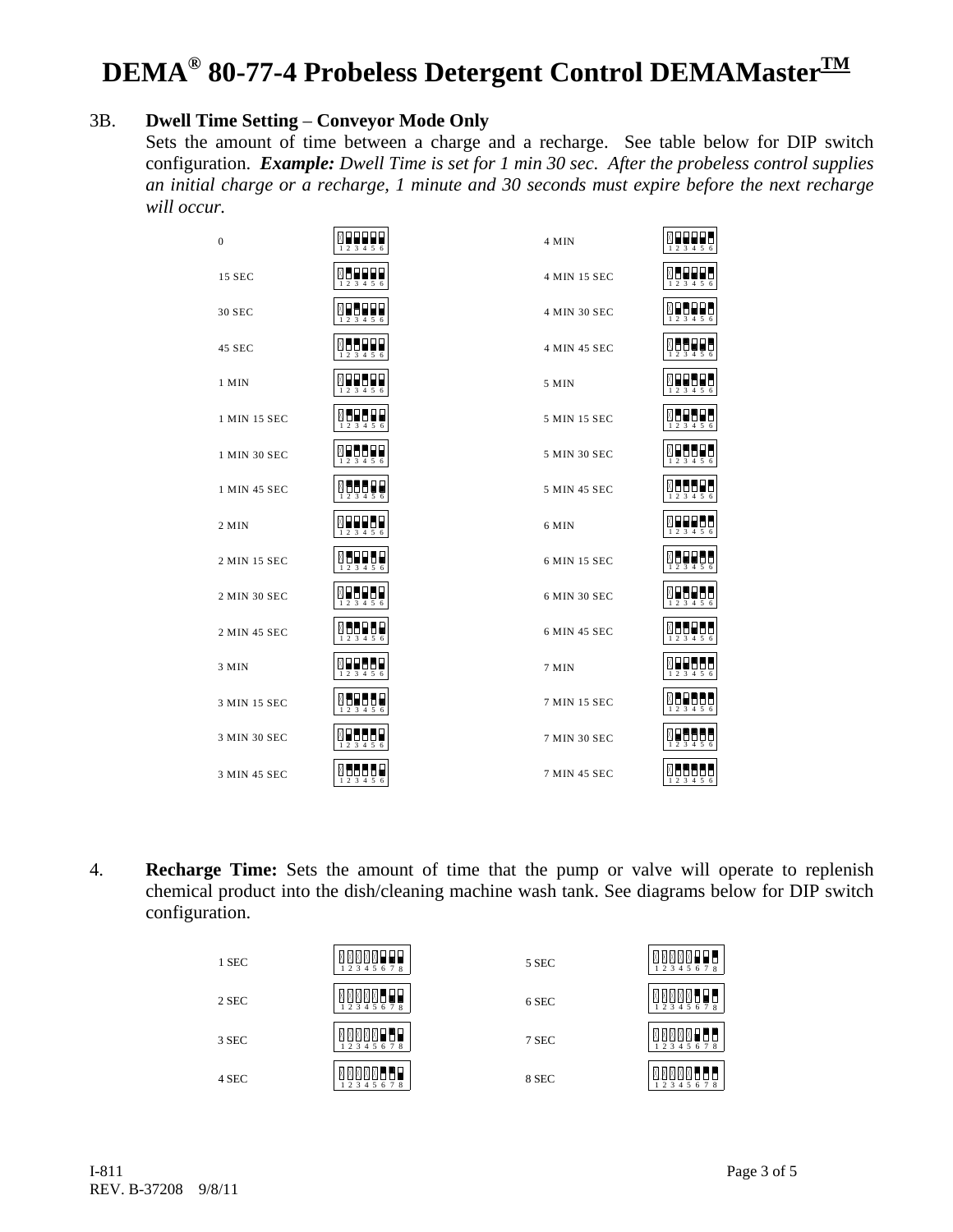### 5. **Initial Charge Clock** – **Door Mode Only**

This is used to provide an initial charge after a set amount of time expired without using the DEMAMaster. See the table below for the DIP switch configuration. *Example: Initial Charge Clock is set for 2 hours. If no power has been supplied to the pro-bless control for at least 2 hours, the probeless control will provide an initial charge the next time power is supplied.* This feature is adjustable as shown in diagram below, while in door mode only. **When the unit is in the conveyor mode, the initial charge clock defaults to 1 hour.** 



*Note: When the coin cell battery (CR2032) is removed this will disable the initial charge clock. This will cause the probeless control to deliver recharges each time it is powered up. It is possible to deliver an initial charge anytime without the coin cell battery by pressing and releasing the "Detergent Prime" switch on the front face of the DEMAMaster unit.* 

### **Operation**

The user of the DEMAMaster only needs to perform the following:

- When changing to a new container of detergent, prime the pump by pressing and holding the "Detergent Prime" until the pump and lines or primed.
- If dish machine tank is emptied and refilled, an initial charge can be delivered by pressing the "Detergent Prime" button for less than 5 seconds.
- Note: *The DEMAMaster probeless board is designed with a 5-second delay when powered up. This means that the detergent pump or valve will not operate until continuous power is supplied to the board for at least 5 seconds.*



**80-77-4 Probeless Control Wiring Diagram**